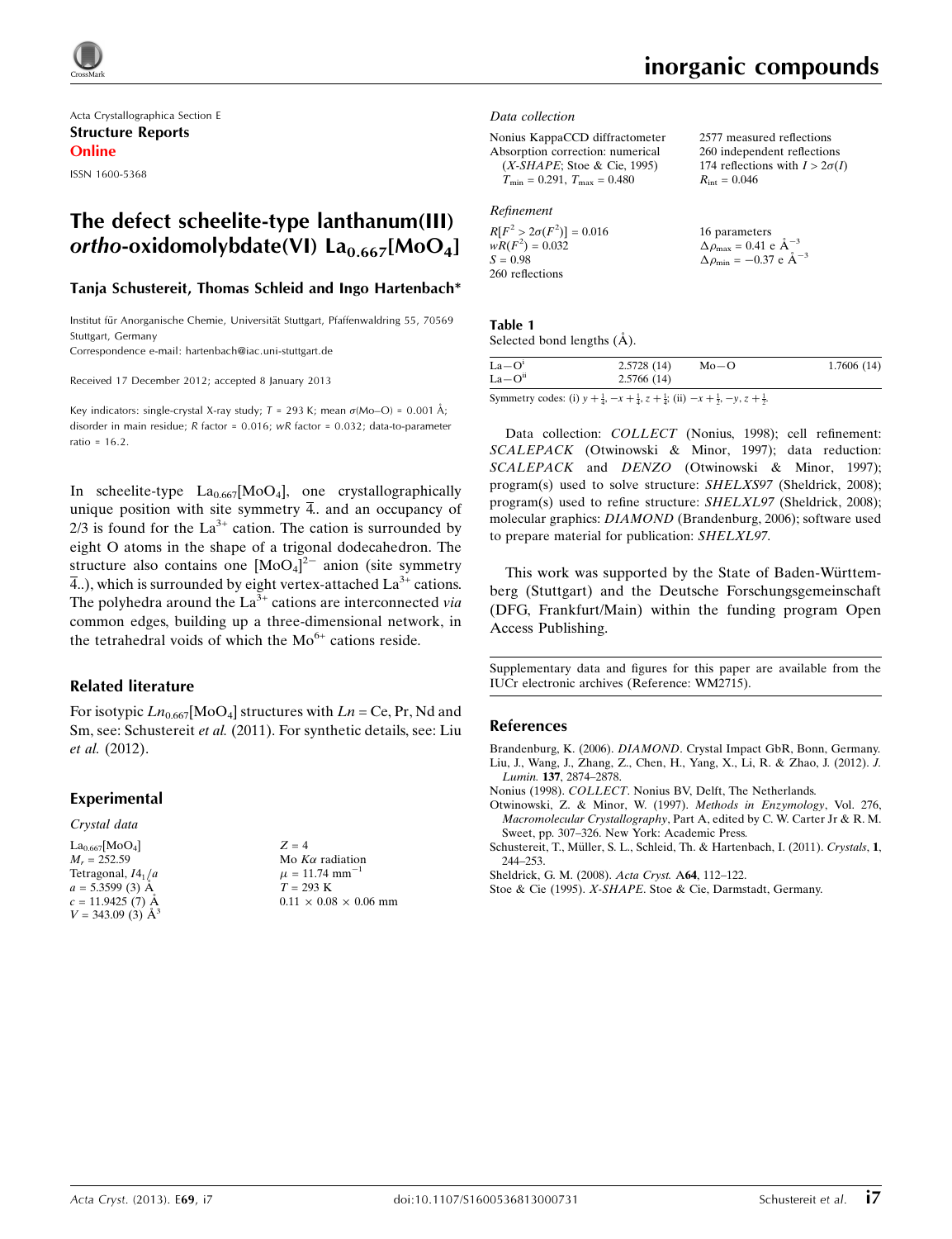# **supporting information**

*Acta Cryst.* (2013). E**69**, i7 [doi:10.1107/S1600536813000731]

# **The defect scheelite-type lanthanum(III)** *ortho***-oxidomolybdate(VI)**   $La_{0.667}$ [MoO<sub>4</sub>]

## **Tanja Schustereit, Thomas Schleid and Ingo Hartenbach**

## **S1. Comment**

The title compound crystallizes isotypically with the already known defect scheelite-type lanthanide orthooxidomolybdates(VI) with general formula *Ln*0.667[MoO4] (*Ln* = Ce, Pr, Nd, and Sm; Schustereit *et al.*, 2011). The crystallographically unique La<sup>3+</sup> cation at Wyckoff position 4*b* is surrounded by eight oxide anions in the shape of a trigonal dodecahedron (Fig. 1). Besides the lanthanum cation, the structure also contains an isolated and bisphenoidally distorted tetrahedral ortho-oxidomolybdate(VI) unit  $[MoO<sub>4</sub>]<sup>2</sup>$ . Its central Mo<sup>6+</sup> cation at Wyckoff position 4*a* exhibits the same site symmetry  $(\overline{4})$  as the La<sup>3+</sup> cation. Hence, in order to maintain electroneutrality, the latter shows a statistically under-occupation of 2/3 on its atomic position. The  $[MoO<sub>4</sub>]<sup>2–</sup>$  tetrahedra share common vertices with eight  $[LaO<sub>8</sub>]<sup>13–</sup>$ dodecahedra to build up the scheelite-type crystal structure (Fig. 2). The cations at the sites  $4a$  (La<sup>3+</sup>) and  $4b$  (Mo<sup>6+</sup>) are thereby arranged in two interpenetrating diamond-like lattices (Schustereit *et al.*, 2011).

## **S2. Experimental**

Colourless, irregular-shaped single crystals of scheelite-type  $La_{0.667}[MoO<sub>4</sub>]$  were obtained as a by-product in an unsuccessful attempt to synthesize LaF[MoO4] according to the Pecchini method (Liu *et al.*, 2012). Aqueous solutions with stoichiometric amounts of La(NO<sub>3</sub>)<sub>3</sub> and (NH<sub>4</sub>)<sub>6</sub>Mo<sub>7</sub>O<sub>24</sub> (molar ratio 7 : 1) were prepared for each compound and HF was added to the latter (molar ratio HF :  $(NH_4)_6M_0+O_{24} = 7:1$ ). As chelating agent, citric acid (CA) was dissolved in both solutions with a molar ratio of CA : La<sup>3+</sup> = 1 : 1 and CA : Mo<sup>6+</sup> = 2 : 1. The pH value of the La<sup>3+</sup>-containing solution was adjusted to 3 – 4 with an aqueous ammonia solution as well as the pH value of the CA/HF/(NH<sub>4)6</sub>Mo<sub>7</sub>O<sub>24</sub> mixture, in this case to a value of 7 – 8. The two solutions were combined, stirred, and heated for about 30 minutes to obtain a transparent solution, which was then dried at 473 K for 5 hours. The residual product was thermally treated in air at 1123 K for 12 hours.

## **S3. Refinement**

The site occupation factor of the  $La^{3+}$  site was refined freely to a value of 0.6676 (10).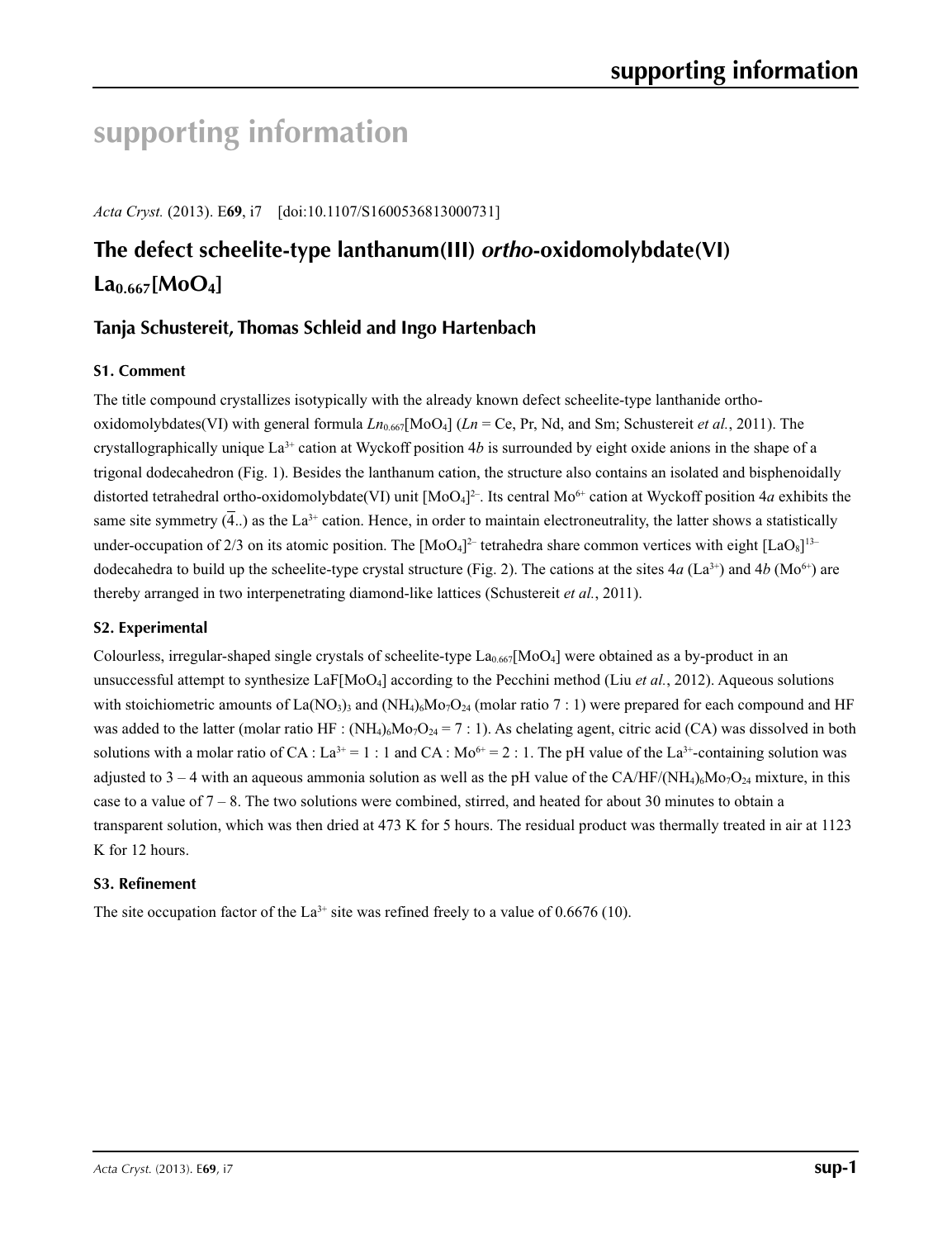

## **Figure 1**

Trigonal dodecahedral oxygen environment of the La<sup>3+</sup> cation in defect scheelite-type La<sub>0.667</sub>[MoO<sub>4</sub>]; ellipsoids are drawn at the 80 % probability level. [Symmetry codes: (i) *x*, *y*, *z*; (ii)  $-x+1/2$ ,  $-y$ ,  $z+1/2$ ; (iii)  $-y+3/4$ ,  $x+1/4$ ,  $z+1/4$ ; (iv)  $y+3/4$ , – *x*+3/4, *z*+3/4; (v) –*x*, –*y*, –*z*; (vi) *x*+1/2, *y*, –*z*+1/2; (vii) *y*+1/4, –*x*+3/4, –*z*+3/4; (viii) –*y*+1/4, *x*+1/4, –*z*+1/4].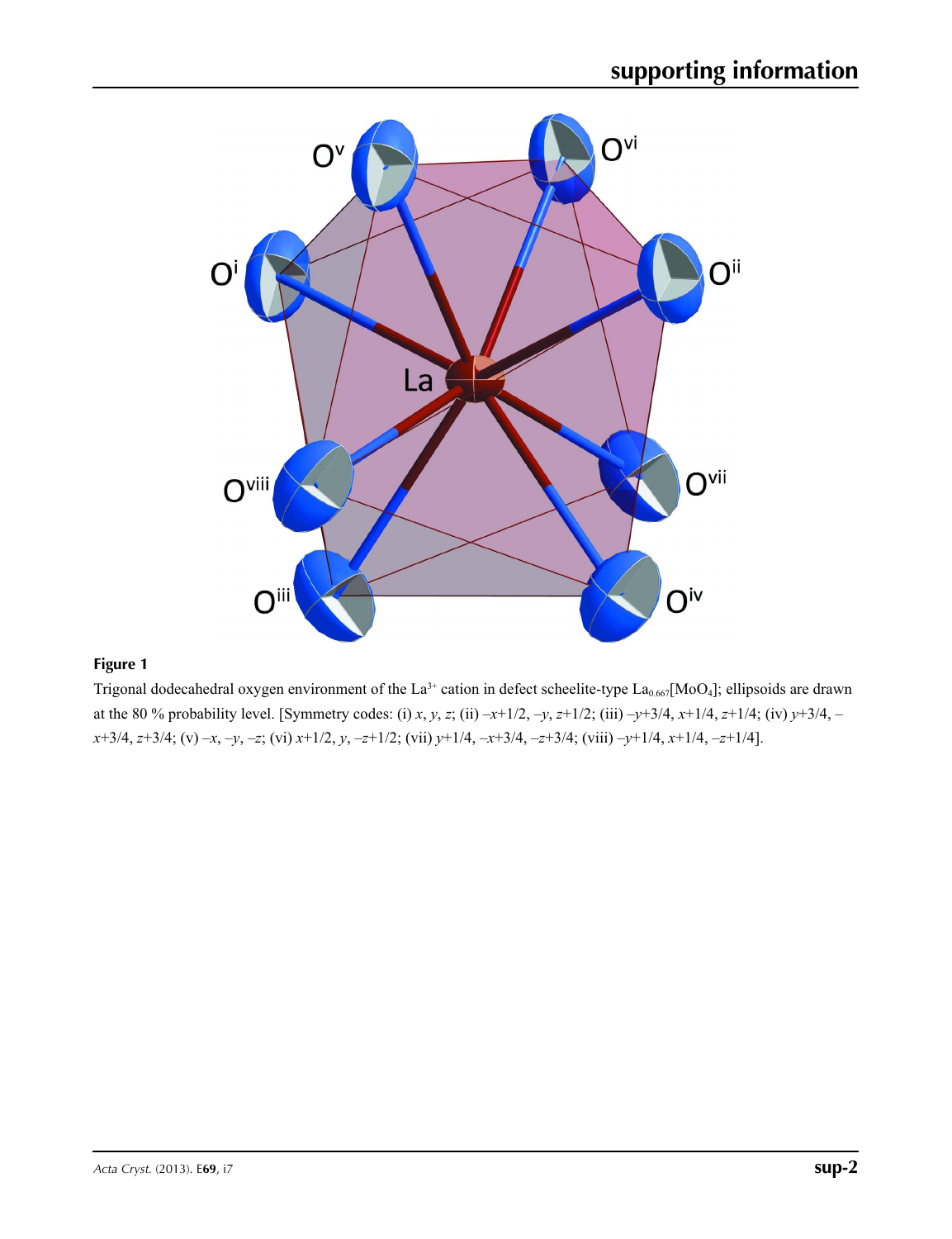

## **Figure 2**

View of the crystal structure of defect scheelite-type La<sub>0.667</sub>[MoO<sub>4</sub>] along [010]; the bisphenoidally distorted tetrahedral ortho-oxidomolybdate(VI) units  $[MoO<sub>4</sub>]<sup>2-</sup>$  are given in the polyhedral representation.

## **Lanthanum(III)** *ortho***-tetraoxidomolybdate(VI)**

*Crystal data*  $La<sub>0.667</sub>[MoO<sub>4</sub>]$  $M_r = 252.59$ Tetragonal, *I*41/*a* Hall symbol: -I 4ad  $a = 5.3599(3)$  Å  $c = 11.9425(7)$  Å  $V = 343.09(3)$  Å<sup>3</sup>  $Z = 4$  $F(000) = 448$ 

 $D_x = 4.890$  Mg m<sup>-3</sup> Mo *Kα* radiation, *λ* = 0.71073 Å Cell parameters from 1769 reflections  $\theta$  = 0.4–30.5°  $\mu = 11.74$  mm<sup>-1</sup> *T* = 293 K Irregular, colourless  $0.11 \times 0.08 \times 0.06$  mm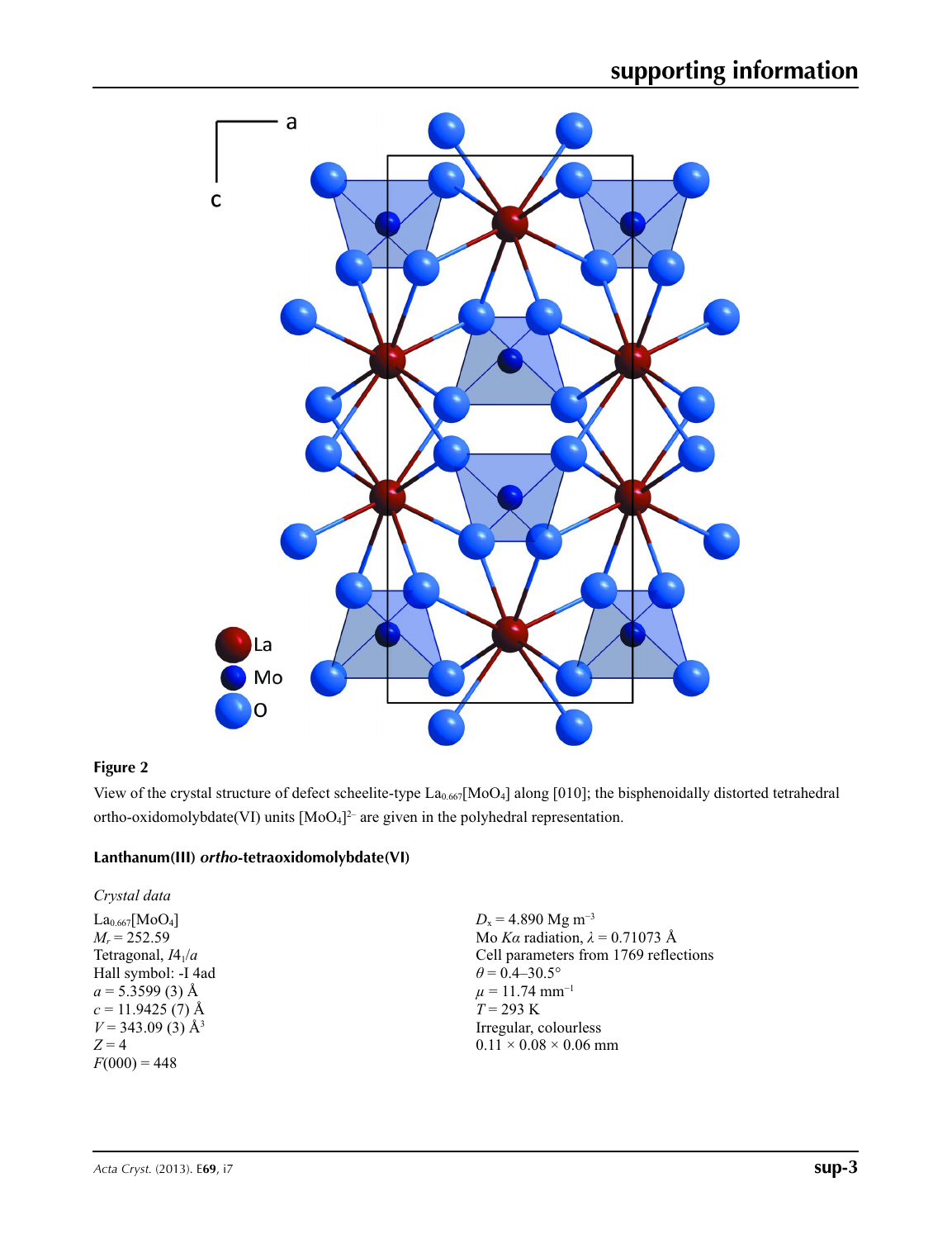*Data collection*

| Nonius KappaCCD<br>diffractometer<br>Radiation source: fine-focus sealed tube<br>Graphite monochromator<br>$\omega$ and $\varphi$ scans<br>Absorption correction: numerical<br>$(X-SHAPE;$ Stoe & Cie, 1995)<br>$T_{\min}$ = 0.291, $T_{\max}$ = 0.480<br>Refinement | 2577 measured reflections<br>260 independent reflections<br>174 reflections with $I > 2\sigma(I)$<br>$R_{\rm int} = 0.046$<br>$\theta_{\rm max}$ = 30.4°, $\theta_{\rm min}$ = 4.2°<br>$h = -7 \rightarrow 7$<br>$k=-7 \rightarrow 7$<br>$l = -16 \rightarrow 16$ |
|----------------------------------------------------------------------------------------------------------------------------------------------------------------------------------------------------------------------------------------------------------------------|-------------------------------------------------------------------------------------------------------------------------------------------------------------------------------------------------------------------------------------------------------------------|
| Refinement on $F^2$                                                                                                                                                                                                                                                  | Secondary atom site location: difference Fourier                                                                                                                                                                                                                  |
| Least-squares matrix: full                                                                                                                                                                                                                                           | map                                                                                                                                                                                                                                                               |
| $R[F^2 > 2\sigma(F^2)] = 0.016$                                                                                                                                                                                                                                      | $w = 1/[\sigma^2(F_0^2) + (0.0079P)^2]$                                                                                                                                                                                                                           |
| $wR(F^2) = 0.032$                                                                                                                                                                                                                                                    | where $P = (F_0^2 + 2F_c^2)/3$                                                                                                                                                                                                                                    |
| $S = 0.98$                                                                                                                                                                                                                                                           | $(\Delta/\sigma)_{\text{max}}$ < 0.001                                                                                                                                                                                                                            |
| 260 reflections                                                                                                                                                                                                                                                      | $\Delta\rho_{\text{max}} = 0.41$ e Å <sup>-3</sup>                                                                                                                                                                                                                |
| 16 parameters                                                                                                                                                                                                                                                        | $\Delta\rho_{\rm min} = -0.37$ e Å <sup>-3</sup>                                                                                                                                                                                                                  |
| 0 restraints                                                                                                                                                                                                                                                         | Extinction correction: <i>SHELXL97</i> (Sheldrick,                                                                                                                                                                                                                |
| Primary atom site location: structure-invariant                                                                                                                                                                                                                      | 2008), Fc*=kFc[1+0.001xFc <sup>2</sup> $\lambda$ <sup>3</sup> /sin(2 $\theta$ )] <sup>-1/4</sup>                                                                                                                                                                  |
| direct methods                                                                                                                                                                                                                                                       | Extinction coefficient: 0.0082 (5)                                                                                                                                                                                                                                |

### *Special details*

**Geometry**. All esds (except the esd in the dihedral angle between two l.s. planes) are estimated using the full covariance matrix. The cell esds are taken into account individually in the estimation of esds in distances, angles and torsion angles; correlations between esds in cell parameters are only used when they are defined by crystal symmetry. An approximate (isotropic) treatment of cell esds is used for estimating esds involving l.s. planes.

**Refinement**. Refinement of  $F^2$  against ALL reflections. The weighted R-factor wR and goodness of fit S are based on  $F^2$ , conventional R-factors R are based on F, with F set to zero for negative  $F^2$ . The threshold expression of  $F^2 > 2 \text{sigma}(F^2)$  is used only for calculating R-factors(gt) etc. and is not relevant to the choice of reflections for refinement. R-factors based on  $F<sup>2</sup>$  are statistically about twice as large as those based on F, and R- factors based on ALL data will be even larger.

*Fractional atomic coordinates and isotropic or equivalent isotropic displacement parameters (Å2 )*

|                           | $\mathcal{X}$                            | $\mathcal V$ | $\boldsymbol{z}$        | $U_{\rm iso}*/U_{\rm eq}$ |             | Occ. (2)          |
|---------------------------|------------------------------------------|--------------|-------------------------|---------------------------|-------------|-------------------|
| La                        | 0.0000                                   | 0.2500       | 0.6250                  |                           | 0.01492(18) | 0.6676(10)        |
| Mo                        | 0.0000                                   | 0.2500       | 0.1250                  |                           | 0.01706(15) |                   |
| $\Omega$                  | 0.1374(3)                                | 0.0106(2)    | 0.20490(13)             | 0.0313(5)                 |             |                   |
|                           | Atomic displacement parameters $(\AA^2)$ |              |                         |                           |             |                   |
|                           | $U^{11}$                                 | $L^{22}$     | $\mathcal{L}^{\beta 3}$ | $U^{12}$                  | $U^{13}$    | $\mathbb{Z}^{23}$ |
| La                        | 0.0171(2)                                | 0.0171(2)    | 0.0107(2)               | 0.000                     | 0.000       | 0.000             |
| Mo                        | 0.01534(18)                              | 0.01534(18)  | 0.0205(2)               | 0.000                     | 0.000       | 0.000             |
| $\Omega$                  | 0.0209(8)                                | 0.0329(9)    | 0.0403(9)               | 0.0048(6)                 | 0.0031(9)   | 0.0105(7)         |
|                           | Geometric parameters $(\AA, \degree)$    |              |                         |                           |             |                   |
| $La$ — $Oi$               |                                          | 2.5728(14)   | La—La <sup>x</sup>      |                           |             | 4.0120(2)         |
| $La$ — $Oii$              |                                          | 2.5728(14)   | La—La <sup>xi</sup>     |                           |             | 4.0120(2)         |
| $La$ - $O$ <sup>iii</sup> |                                          | 2.5728(14)   | La—La <sup>iv</sup>     |                           |             | 4.0120(2)         |

 $\rm La$ —O<sup>iv</sup> 2.5728 (14)  $\rm Mo$ —O<sup>xii</sup> 1.7605 (14)